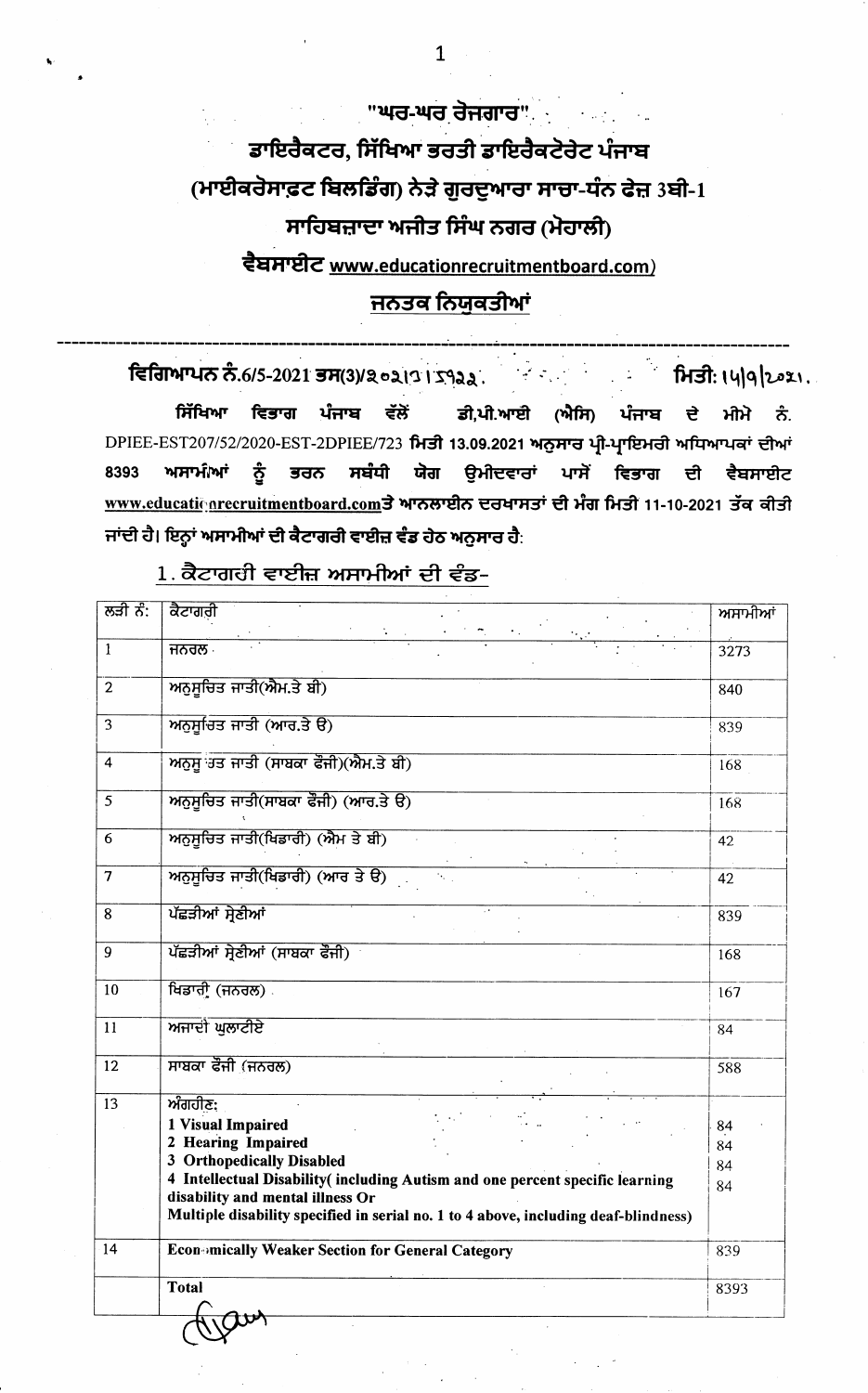#### 2.0 ਵਿਦਿਅਕ ਯੋਗਤਾਵਾਂ:-

- $(i)$ Senior Secondary School (Class Twelve) Certificate or Intermediate or its equivalent from a recognized Board or institution with at least 45% marks:
- $(ii)$ Diploma or Certificate in Nursery Teacher Education Program me of duration of not less than one year recognized by the National Council for Teachers Education (NCTE), Government of India; and
- Should have three years experience either as a Education Provider, Education  $(iii)$ Volunteer, Education Guarantee Scheme Volunteer (EGSV), Alternative or Innovative Education Volunteer (AIEV), Special Training Resource Volunteer (STRV) or Inclusive Educational Volunteer (IEV) of Government run Schools of the State of Punjab.
- ਸੰਭਾਵਿਤ ਉਮੀਦਵਾਰ ਨੂੰ ਲਾਜ਼ਮੀ ਜਾਂ ਚੋਣਵੇਂ ਵਿਸ਼ਿਆਂ ਵਿੱਚੋਂ ਵਜੋਂ ਪੰਜਾਬੀ ਨਾਲ ਦਸਵੀਂ ਦੀ  $(iv)$ ਪੀਖਿਆ ਪਾਸ ਕੀਤੀ ਹੋਈ ਹੋਵੇ।
- ਚੋਣ ਦਾ ਢੰਗ:  $\mathbf{3}$ .

 $\sum_{i=1}^{n}$ 

 $(i)$ ਇਨ੍ਹਾਂ ਅਸਾਮੀਆਂ ਦੀ ਭਰਤੀ ਕਰਨ ਸਬੰਧੀ ਸਟੇਟ ਪੱਧਰ ਤੇ 100 ਅੰਕ ਦਾ ਇੱਕ ਲਿਖਤੀ ਟੈਸਟ ਦਾ (ਉਬਜੈਕਟਿਵ ਟਾਈਪ) ਲਿਆ ਜਾਵੇਗਾ ਜੋ ਇਨ੍ਹਾਂ ਅਸਾਮੀਆਂ ਲਈ ਦਰਸਾਈਆਂ ਗਈਆਂ ਵਿਦਿਅਕ/ਪ੍ਰੋਫੈਸ਼ਨਲ ਯੋਗਤਾਵਾਂ ਲਈ ਨਿਰਧਾਰਿਤ ਹੋਰ ਸ਼ਰਤਾਂ ਪੂਰੀਆਂ ਕਰਦੇ ਹੋਣਗੇ ਉਨ੍ਹਾਂ ਉਮੀਦਵਾਰਾਂ ਦੀ ਮੈਰਿਟ ਲਿਖਤੀ ਟੈਸਟ ਅਤੇ ਉਚੇਰੀ ਯੋਗਤਾ ਦੇ ਅੰਕਾਂ ਨੂੰ ਜੋੜ ਕੇ ਬਣਾਈ ਜਾਵੇਗੀ।

### ਉਚੇਰੀ ਯੋਗਤਾ ਦੇ ਅੰਕ ਹੇਠ ਲਿਖੇ ਅਨੁਸਾਰ ਦਿੱਤੇ ਜਾਣਗੇ:- $(ii)$

ਗੈਜੂਏਸ਼ਨ ਪਹਿਲੋ ਦਰਜੇ ਵਿੱਚ =  $5$  ਅੰਕ ਦੂਜੇ ਦਰਜੇ ਵਿੱਚ = 3 ਅੰਕ

(ਜੇਕਰ ਇੱਕ ਤੋਂ ਵੱਧ ਉਮੀਦਵਾਰਾਂ ਦੇ ਲਿਖਤੀ ਟੈਸਟ ਵਿਚੋਂ ਬਰਾਬਰ ਅੰਕ ਆਉਂਦੇ ਹਨ ਤਾਂ ਜਿਸ ਉਮੀਦਵਾਰ ਦੀ ਉਮਰ ਵੱਧ ਹੋਵੇਗੀ, ਉਸ ਨੂੰ ਮੈਰਿਟ ਵਿੱਚ ਪਹਿਲਾਂ ਰੱਖਿਆ ਜਾਵੇਗਾ ਅਤੇ ਜੇਕਰ ਇਕ ਤੋਂ ਵੱਧ ਉਮੀਦਵਾਰਾਂ ਦੇ ਅੰਕ ਅਤੇ ਉਮਰ ਦੋਨੇਂ ਇੱਕੋ ਜਿਹੇ ਹੋਣ ਤਾਂ ਉਮੀਦਵਾਰ ਦੇ ਪ੍ਰੋਫੈਸਨਲ ਡਿਗਰੀ ਵਿੱਚ ਵੱਧ ਪ੍ਰਤੀਸ਼ਤ ਅੰਕ ਹੋਣਗੇ, ਉਸ ਨੂੰ ਮੈਰਿਟ ਵਿੱਚ ਪਹਿਲਾਂ ਰੱਖਿਆ ਜਾਵੇਗਾ)।

(iii) ਸਿੱਖਿਆ ਵਿਭਾਗ ਪੰਜਾਬ ਦੇ ਸਰਕਾਰੀ ਸਕੂਲਾਂ ਵਿੱਚ ਕੰਮ ਕਰ ਰਹੇ ਸਿੱਖਿਆ ਪ੍ਰੋਵਾਈਡਰ/ਐਜੂਕੇਸ਼ਨ ਪ੍ਰੋਵਾਈਡਰ/ਐਜੂਕੇਸ਼ਨ ਵਲੰਟੀਅਰਜ, ਈ.ਜੀ.ਐਸ ਵਲੰਟੀਅਰਜ, ਏ.ਆਈ.ਈ. ਵਲੰਟੀਅਰਜ ਅਤੇ ਸਪੈਸ਼ਲ ਟ੍ਰੇਨਿੰਗ ਰਿਸੋਰਸ (STR) ਵਲੰਟੀਅਰਜ ਨੂੰ ਆਪਣੀ <sub>,</sub>ਸ਼੍ਰੇਵਾ ਸਬੰਧੀ ਤਜਰਬਾ (ਜਿਸ ਵਿੱਚ ਸਪਸ਼ਟ ਤੇਰ ਕੁੱਲ ਤਜਰਬਾ ਦਰਸਾਇਆ ਹੋਵੇ) ਸਬੰਧਤ ਜਿਲ੍ਹਾ ਸਿੱਖਿਆ ਅਫਸਰ (ਐਸਿ) ਵਲੋਂ ਪ੍ਰਤੀਹਸ਼ਤਾਖਰ ਕੀਤਾ ਹੋਵੇ, ਉਹ ਹੀ ਮੰਨਣਯੋਗ ਹੋਵੇਗਾ।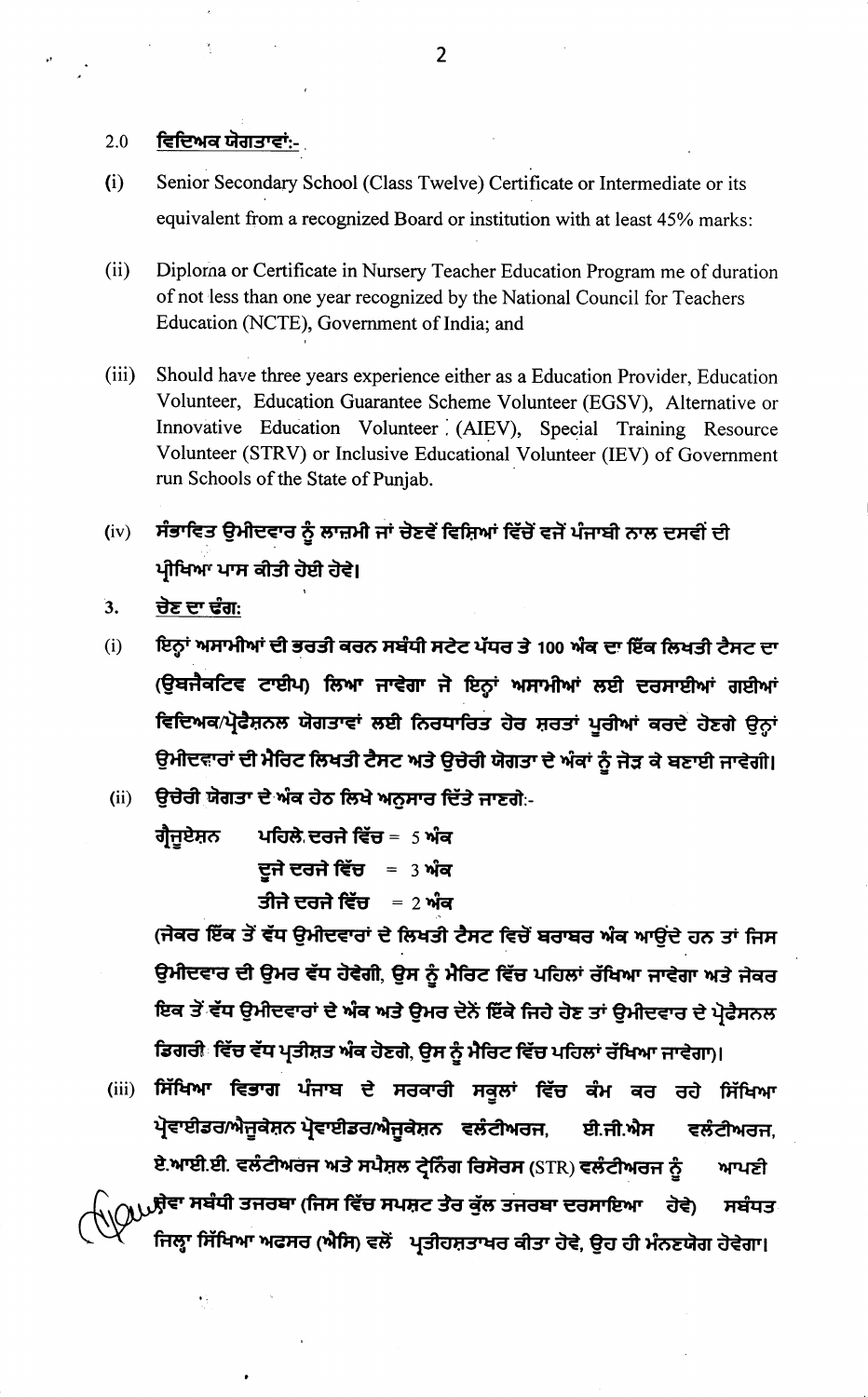ਅਦਾਇਗੀ ਯੋਗ ਰਕਮ

 $\overline{4}$ .

活

ਚੁਣੇ ਗਏ ਉਮੀਦਵਾਰਾਂ ਨੂੰ ਪੰਜਾਬ ਸਰਕਾਰ ਵਿੱਤ ਵਿਭਾਗ ਪੰਜਾਬ ਦੇ ਪੱਤਰ ਨੰ. 7/42/2020-5 ਐਫ.ਪੀ ਮਿਤੀ 17.07.2020 ਅਨੁਸਾਰ ਦਿੱਤੇ ਗਏ ਪੇ ਸਕੇਲ ਅਨੁਸਾਰ ਰੁਪਏ 25,500/- ਸਕੇਲਾਂ ਵਿੱਚ ਸਰਕਾਰ ਦੀ ਅਧਿਸੂਚਨਾ ਨੰ. 7/204/2015- 4 ਐਫ.ਪੀ 1/60 ਮਿਤੀ 15.01.2015 ਅਤੇ ਪੱਤਰ ਨੈ. 7/204/2015-4 ਐਫ.ਪੀ 1/853793/1 ਮਿਤੀ 04.10.2016 ਰਾਹੀਂ ਕੀਤੇ ਉਪਬੰਧਾਂ ਅਨੁਸਾਰ ਤਿੰਨ ਸਾਲ ਦੇ ਪਰਖ ਕਾਲ ਸਮੇਂ ਦੌਰਾਨ ਮੱਢਲੀ ਤਨਖਾਹ ਤੇ ਰੱਖਿਆ ਜਾਵੇਗਾ।

#### ਉਮਰ ਸੀਮਾ:  $5<sub>1</sub>$

- ਮਿਤੀ 01.01.2021 ਨੂੰ ਉਮਰ 18 ਤੋਂ 37 ਸਾਲ ਦੇ ਦਰਮਿਆਨ ਹੋਵੇ।  $(i)$
- ਪੰਜਾਬ ਸਰਕਾਰ ਸਿੱਖਿਆ ਵਿਭਾਗ (ਸਿ-7 ਸ਼ਾਖਾ) ਦੀ ਨੇਟੀਫਿਕੇਸ਼ਨ ਨੰਬਰ  $(ii)$ ,13/01/2020/5edu7/301/4 ਮਿਤੀ 11-11-2020 ਅਨੁਸਾਰ ਰਾਜ ਦੇ ਸਿੱਖਿਆ ਵਿਭਾਗ ਪੰਜਾਬ ਦੇ ਸਰਕਾਰੀ ਸਕੂਲਾਂ ਵਿੱਚ ਕੰਮ ਕਰ ਰਹੇ ਸਿੱਖਿਆ ਪ੍ਰੋਵਾਈਡਰ/ਐਜੂਕੇਸ਼ਨ ਪ੍ਰੋਵਾਈਡਰ/ਐਜੂਕੇਸ਼ਨ ਵਲੰਟੀਅਰਜ, ਈ.ਜੀ.ਐਸ ਵਲੰਟੀਅਰਜ, ਏ.ਆਈ.ਈ. ਵਲੰਟੀਅਰਜ ਅਤੇ ਸਪੈਸ਼ਲ ਟ੍ਰੇਨਿੰਗ ਰਿਸੋਰਸ (STR) ਵਲੰਟੀਅਰਜ ਨੂੰ ਉਪਰਲੀ ਸੀਮਾ ਵਿੱਚ ਕੀਤੀ ਗਈ ਸੇਵਾ ਦੇ ਬਰਾਬਰ ਛੋਟ ਦਿੱਤੀ ਜਾਵੇਗੀ।
- ਪੰਜਾਬ ਰਾਜ ਦੇ ਅਨੁਸੂਚਿਤ ਜਾਤੀ ਅਤੇ ਪੱਛੜੀ ਸ੍ਰੇਣੀ ਦੇ ਉਮੀਦਵਾਰਾਂ ਦੀ ਉਪਰਲੀ ਉਮਰ  $(iii)$ ਸੀਮਾ ਦੀ ਹੱਦ ਵਿੱਚ 5 ਸਾਲ ਦੀ ਛੋਟ ਹੋਵੇਗੀ।
- ੰਪੰਜਾਬ, ਹੋਰ ਰਾਜਾਂ ਅਤੇ ਕੇਂਦਰੀ ਸਰਕਾਰ ਦੇ ਕਰਮਚਾਰੀਆਂ ਦੀ ਉਪਰਲੀ ਸੀਮਾ ਦੀ ਹੱਦ  $(iv)$ 45 ਸਾਲ ਤੱਕ ਹੋਵੇਗੀ।
- ਪੰਜਾਬ ਰਾਜ ਦੀਆਂ ਵਿਧਵਾ ਅਤੇ ਤਲਾਕਸੁਦਾ ਅੇਰਤਾਂ ਦੀ ਉਪਰਲੀ ਉਮਰ ਸੀਮਾ ਦੀ ਹੱਦ  $(v)$ ਵਿੱਚ 42 ਸਾਲ ਤੱਕ ਦੀ ਛੋਟ ਹੋਵੇਗੀ।
- ਪੰਜਾਬ ਦੇ ਵਸਨੀਕ ਵਿਕਲਾਂਗਾ ਦੀ ਉਮਰ ਸੀਮਾ ਦੀ ਹੱਦ ਵਿਚ  $10$  ਸਾਲ ਦੀ ਛੋਟ ਹੋਵੇਗੀ।  $(vi)$
- ਪੰਜਾਬ ਦੇ ਸਾਬਕਾ ਫੇਜੀਆਂ ਵੱਲੋਂ ਉਨ੍ਹਾਂ ਦੀ ਫੇਜ ਵਿੱਚ ਕੀਤੀ ਸੇਵਾ ਦਾ ਸਮਾਂ ਉਨ੍ਹਾਂ ਦੀ ਉਮਰ  $(vii)$ ਵਿੱਚੋਂ ਘਟਾਉਣ ਤੋਂ ਬਾਅਦ ਬਾਕੀ ਬਚੀ ਉਮਰ ਜੇਕਰ ਸੇਵਾ ਰੁਲਾਂ ਅਨੁਸਾਰ ਅਸਾਮੀ ਦੀ ਉਪਰਲੀ ਸੀਮਾ ਤੋਂ ਤਿੰਨ ਸਾਲ ਵੱਧ ਹੋਵੇਗੀ ਤਾਂ ਉਨ੍ਹਾਂ ਨੂੰ ਉਮਰ ਸੀਮਾ ਦੀਆਂ ਸ਼ਰਤਾਂ ਤੇ ਸੰਤੁਸ਼ਟਤਾ ਦੇਣੀ ਪਵੇਗੀ।
- <u>ਬਿਨੈ-ਪੱਤਰ ਦੀ ਪ੍ਰੋਸੈਸਿੰਗ ਫੀਸ:</u> 6.

|    | ਜਨਰਲ ਅਤੇ ਹੋਰ ਕੈਟਾਗਰੀ ਦੇ ਉਮੀਦਵਾਰ ਲਈ:         | $1000$ ਰੁਪਏ |
|----|---------------------------------------------|-------------|
| 2. | ਰਿਜ਼ਰਵ ਕੈਟਾਗਰੀ (ਐਸ.ਸੀ./ਐਸ.ਟੀ.)              | $500$ ਰੁਪਏ  |
| 3. | ਸਾਬਕਾ ਸੈਨਿਕ (ਖੁੱਦ)<br>(N) $Q^{\mathcal{Y}}$ | ਕੋਈ ਨਹੀਂ    |

 $\overline{3}$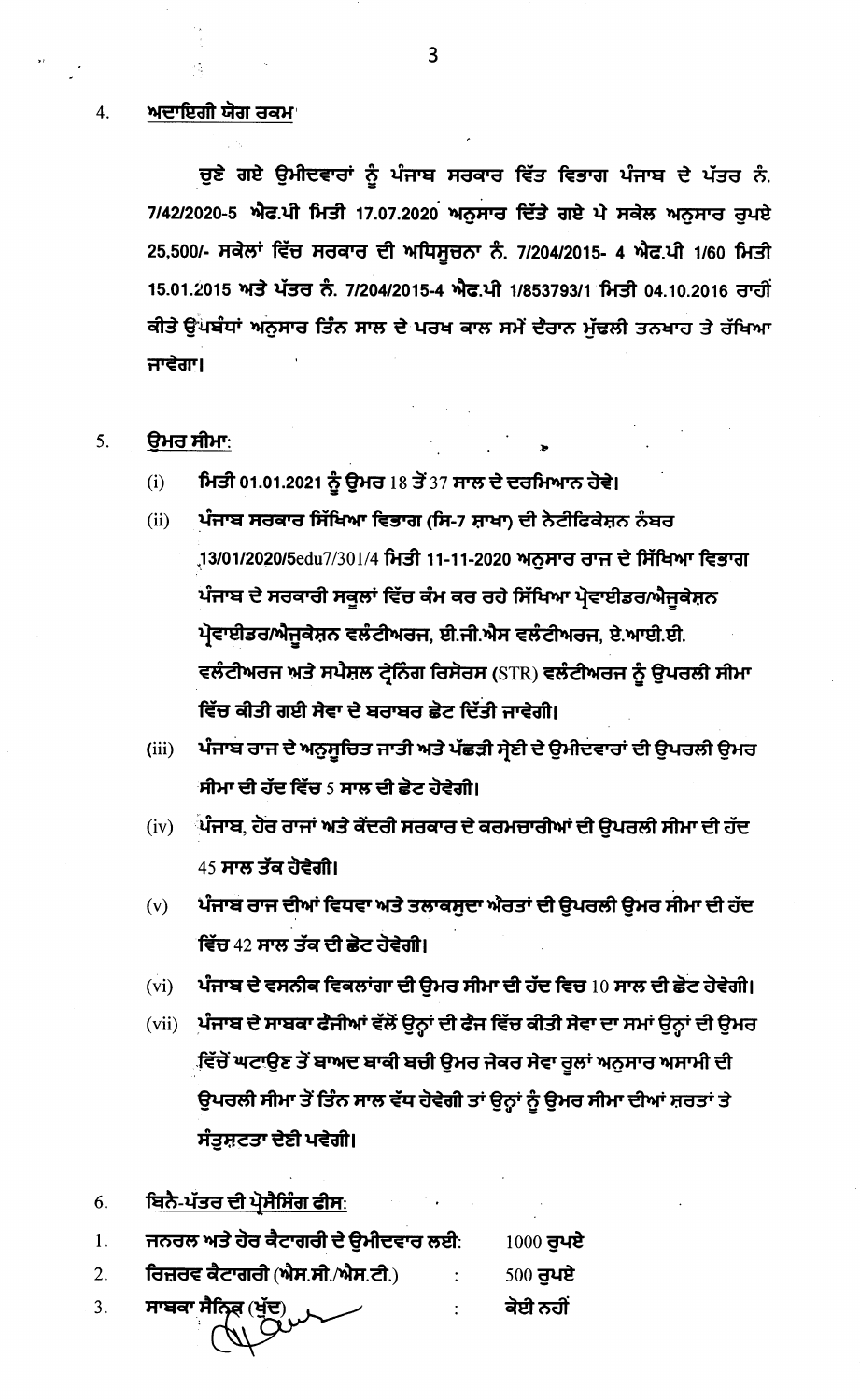<u>ਨੇਟ:-</u>

- ਸਾਬਕਾ ਸੈਨਿਕ (ਖੁਦ) ਨੂੰ ਫੀਸ ਦੀ ਅਦਾਇਗੀ ਤੋਂ ਛੋਟ ਹੋਵੇਗੀ, ਬਸ਼ਰਤੇ ਕਿ ਉਨ੍ਹਾਂ ਨੂੰ ਭਾਰਤ  $\mathbf{G}$ ਸਰਕਾਰ ਵੱਲੋਂ ਨੈਕਰੀ ਦੈਰਾਨ ਜਾਂ ਨਿਸਚਿਤ ਆਮ ਸਰਤਾ ਮੁਕੰਮਲ ਹੋਣ ਤੋਂ ਪਹਿਲਾਂ ਹੀ ਖੁੱਦ ਦੀ ਪ੍ਰਤੀ ਬੇਨਤੀ ਤੇ ਨੈਕਰੀ ਤੋਂ ਫਾਰਗ/ਡਿਸਚਾਰਜ ਨਾਂ ਕੀਤਾ ਗਿਆ ਹੋਵੇ। ਸਾਬਕਾ ਸੈਨਿਕਾਂ ਦੇ ਆਸਰਿਤਾਂ ਨੂੰ ਲੋੜੀਂਦੀ ਨਿਰਧਾਰਿਤ ਫੀਸ ਦੀ ਅਦਾਇਗੀ ਕਰਨੀ ਹੋਵੇਗੀ ਅਤੇ ਇਸ ਅਸਾਮੀ ਲਈ Lineal Descendant Certificate (LDC) ਅਸਲ ਦਸਤਾਵੇਜਾਂ ਦੀ ਸਕਰੂਟਨੀ ਸਮੇਂ ਜਮ੍ਹਾਂ ਕਰਵਾਉਣਾ ਹੋਵੇਗਾ।
- .<br>ਪੰਜਾਬ ਦੇ ਵਸਨੀਕ ਵਿਕਲਾਂਗ ਉਮੀਦਵਾਰਾਂ ਵੱਲੋਂ ਉਪਰੋਕਤ ਅਨੁਸਾਰ ਉਹੀ ਫੀਸ ਜਮ੍ਹਾ  $(M)$ ਕਰਵਾਈ ਜਾਵੇਗੀ, ਜਿਸ ਵਰਗ/ਸ਼੍ਰੇਣੀ ਨਾਲ ਉਹ ਸਬੰਧ ਰੱਖਦੇ ਹਨ।
- ਕਿਸੇ ਵੀ ਉਮੀਦਵਾਰ ਨੂੰ ਫੀਸ ਦੀ ਮੁਆਫੀ/ਛੋਟ ਨਹੀਂ ਦਿੱਤੀ ਜਾਵੇਗੀ ਸਿਵਾਏ ਸਾਬਕਾ  $(\mathbf{E})$ ਸੈਨਿਕ (ਖੁਦ) ਅਤੇ ਫੀਸ ਨਾਂ ਭੇਜਣ ਦੀ ਹਾਲਤ ਵਿੱਚ ਉਸ ਦੀ ਪਾਤਰਤਾ ਰੱਦ ਸਮਝੀ ਜਾਵੇਗੀ।
- ਉਮੀਦਵਾਰ ਦਸਤਾਵੇਜਾਂ ਦੀ ਸਕਰੂਟਨੀ ਸਮੇਂ ਫੀਸ ਦੀ ਰਸੀਦ ਪੇਸ਼ ਕਰਨਗੇ।  $( H )$
- $7.$ ਆਮ ਸ਼ਰਤਾਂ:-
	- ਜਿਹੜੇ ਉਮੀਦਵਾਰ ਅਨੁਸੂਚਿਤ ਜਾਤੀ ਜਾਂ ਪੱਛੜੀ ਸ਼ੋ੍ਣੀ ਦੇ ਰਾਖਵਾਂਕਰਨ ਦਾ ਲਾਭ ਲੈਣਾ  $\mathbf{i}$ . ਚਾਹੁੰਦੇ ਹਨ, ਉਨ੍ਹਾਂ ਦੇ ਜਾਤੀ ਸਰਟੀਫਿਕੇਟ ਜੋ ਕਿ ਸਬੰਧਤ ਸਮੱਰਥ ਅਧਿਕਾਰੀ ਵੱਲੋਂ ਜਾਰੀ ਕੀਤੇ ਗਏ ਹੋਣ, ਵਿੱਚ ਜਾਤੀ ਸਪੱਸ਼ਟ ਤੇਰ ਤੇ ਲਿਖੀ ਹੋਵੇ। ਅਨੁਸੂਚਿਤ ਜਾਤੀ ਅਤੇ ਪੱਛੜੀ ਸ਼ੇਣੀ ਦੀ ਉਹ ਇਸਤਰੀ ਉਮੀਦਵਾਰ, ਜਿਨ੍ਹਾਂ ਦੇ ਸਰਟੀਫਿਕੇਟ ਵਿਆਹ ਉਪਰੰਤ ਪਤੀ ਦੇ ਨਾਮ ਦੇ ਬਣੇ ਹਨ, ਉਨ੍ਹਾਂ ਇਸਤਰੀ ਉਮੀਦਵਾਰਾਂ ਨੂੰ ਸਕਰੂਟਨੀ ਸਮੇਂ ਉਹ ਸਰਟੀਫਿਕੇਟ, ਜਿਸ ਵਿੱਚ ਪਿਤਾ ਦਾ ਨਾਮ ਦਰਜ ਹੈ ਜਾਂ ਪਿਤਾ ਦਾ ਅਨੁਸੂਚਿਤ ਜਾਤੀ ਜਾਂ ਪੱਛੜੀ ਸ੍ਰੇਣੀ ਦਾ ਸਰਟੀਫਿਕੇਟ ਸਬੂਤ ਵਜੋਂ ਪੇਸ਼ ਕਰਨਾ ਹੋਵੇਗਾ। ਜੇਕਰ ਉਹ ਸਰਟੀਫਿਕੇਟ ਪੇਸ਼ ਨਹੀਂ ਕਰਦੀ ਤਾਂ ਉਸਦੀ ਪਾਤਰਤਾ ਅਨੁਸੂਚਿਤ ਜਾਤੀ ਜਾਂ ਪੱਛੜੀ ਸ੍ਰੇਣੀ ਜਿਹੋ ਜਿਹਾ ਵੀ ਕੇਸ ਹੋਵੇ, ਵਿੱਚ ਨਹੀਂ ਵਿਚਾਰੀ ਜਾਵੇਗੀ। ਅਨੁਸੂਚਿਤ ਜਾਤੀ ਦਾ ਰਾਖਵਾਂਕਰਨ ਪੰਜਾਬ ਅਨੁਸੂਚਿਤ ਜਾਤੀਆਂ ਅਤੇ ਪੱਛੜੀਆਂ ਸ਼੍ਰੇਣੀਆਂ (ਨੈਕਰੀਆਂ ਵਿਚ ਰਾਖਵਾਂਕਰਨ) ਐਕਟ, 2006 ਅਨੁਸਾਰ ਹੋਵੇਗਾ, ਪ੍ਰੰਤੂ ਉਨ੍ਹਾਂ ਦੀ ਚੋਣ ਇਸ ਸਬੰਧ ਵਿਚ ਮਾਣਯੋਗ ਸੁਪਰੀਮ ਕੋਰਟ ਵਿਖੇ ਪੈਡਿੰਗ ਕੇਸ SLP (CIVIL)No. 23507 OF 2010 IN CWP NO 18290 OF 2009, ਪੰਜਾਬ ਸਰਕਾਰ ਅਤੇ ਹੋਰ ਬਨਾਮ ਦਵਿੰਦਰ ਸਿੰਘ ਅਤੇ ਹੋਰ ਦੇ ਅੰਤਿਮ ਫੈਸਲੇ ਦੇ ਨਿਰਭਰ ਹੋਵੇਗੀ।
	- ਪੱਛੜੀ ਸ਼ੇ੍ਣੀ ਦਾ ਸਰਟੀਫਿਕੇਟ ਉਦੋਂ ਤੱਕ ਵੈਲਿਡ ਮੰਨਿਆ ਜਾਵੇਗਾ, ਜਦੋਂ ਤੱਕ ਪ੍ਰਾਰਥੀ  $(ii)$ ਕਰੀਮੀਲੇਅਰ ਦੇ ਦਾਇਰੇ ਵਿਚ ਨਹੀਂ ਆ ਜਾਂਦਾ। ਪੱਛੜੀ ਸ਼੍ਰੇਣੀ ਦਾ ਲਾਭ ਪ੍ਰਾਪਤ ਕਰਨ ਲਈ ਉਮੀਦਵਾਰ ਨੂੰ ਦਸਤਾਵੇਜਾਂ ਦੀ ਸਕਰੂਟਨੀ ਸਮੇਂ ਆਪਣੀ ਪ੍ਰਤੀ ਬੇਨਤੀ ਦੇ ਨਾਲ ਇਕ ਘੋਸਣਾ ਪੱਤਰ ਦੇਣਾ ਪਵੇਗਾ ਕਿ ਉਸ ਦੇ ਸਟੇਟਸ ਵਿੱਚ ਕੋਈ ਤਬਦੀਲੀ ਨਹੀਂ ਆਈ ਅਤੇ ਉਹ

ਕਰੀਮੀਲੇਅਰ ਦੇ ਦਾਇਰੇ ਵਿੱਚ ਨਹੀਂ ਆੳਂਦਾ।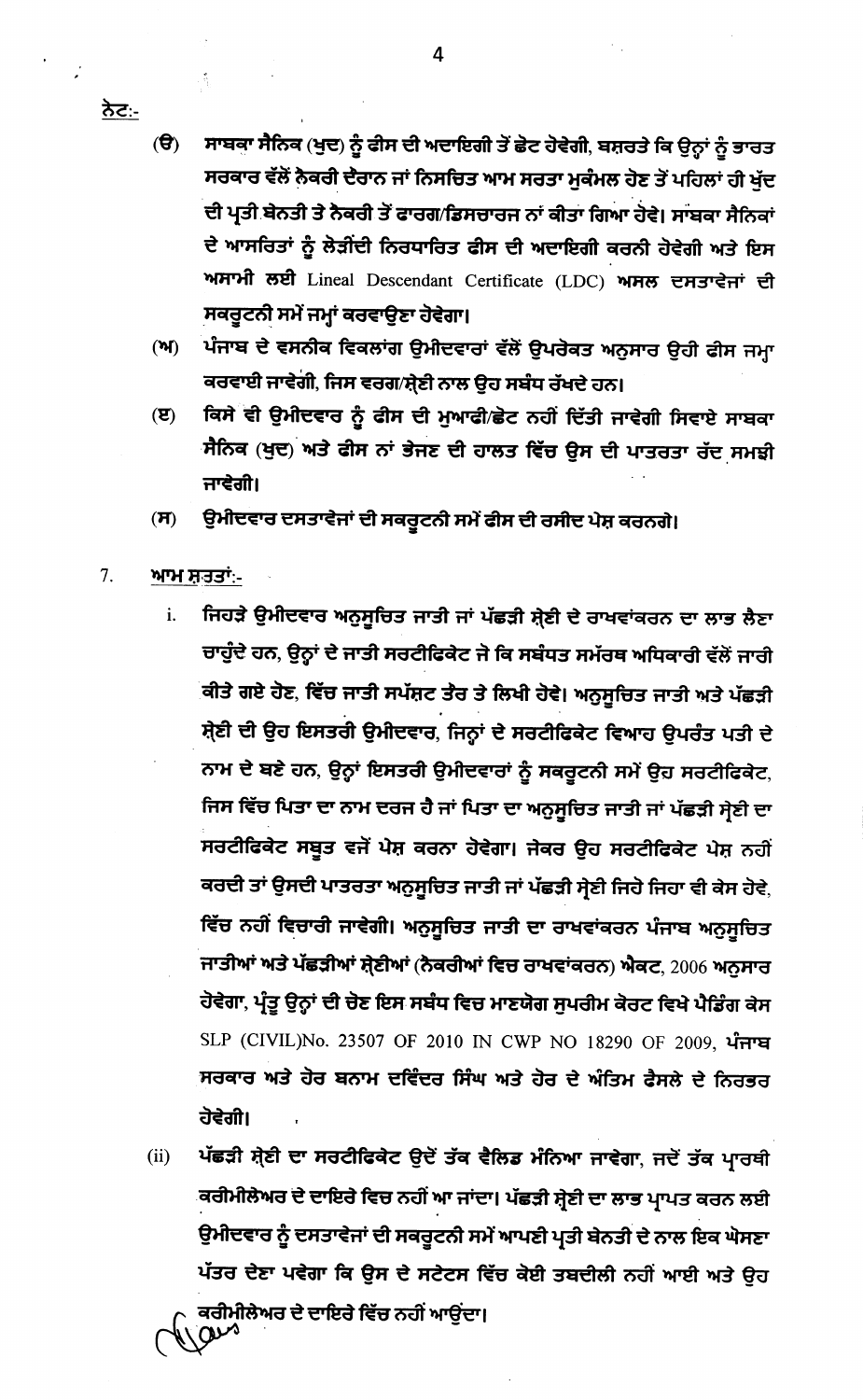- ਸਾਬਕਾ ਸੈਨਿਕ ਕੋਟੇ ਅਧੀਨ ਰਾਖਵਾਂਕਰਨ ਕੇਵਲ ਪੰਜਾਬ ਦੇ ਵਸਨੀਕਾ ਤੇ ਹੀ ਲਾਗੁ  $(iii)$ ਹੋਵੇਗਾ। ਜੇਕਰ ਸਾਬਕਾ ਸੈਨਿਕ ਖੁਦ ਉਮੀਦਵਾਰ ਨਾ ਹੋਵੇ, ਤਾਂ ਇਹ ਰਾਖਵਾਂਕਰਨ ਆਸ਼ਰਿਤਾਂ ਲਈ ਲਾਗੂ ਹੋਵੇਗਾ। ਅਜਿਹੇ ਸਾਬਕਾ ਸੈਨਿਕ⁄ਆਸ਼ਰਿਤ ਸੈਨਿਕ ਸਮੱਰਥ ਅਧਿਕਾਰੀ ਵੱਲੋਂ ਜਾਰੀ ਕੀਤਾ ਗਿਆ ਲੋੜੀਂਦਾ ਸਰਟੀਫਿਕੇਟ ਦਸਤਾਵੇਜਾਂ ਦੀ ਸਕਰੂਟਨੀ ਸਮੇਂ ਪੇਸ਼ ਕਰਨਗੇ।
- ਸਵੰਤਰਤਾ ਸੈਨਾਨੀ ਕੋਟੇ ਅਧੀਨ ਰਾਖਵਾਂਕਰਨ ਲੈਣ ਵਾਲੇ ਉਮੀਦਵਾਰ, ਸਰਕਾਰ ਦੇ  $(iv)$ ਪੱਤਰ ਨੰ. 16/57-97-8<mark>ਪੀ-3/ਸ</mark>ਪੇ 503 ਮਿਤੀ 27-11-2000 ਅਨੁਸਾਰ ਸਮੱਰਥ ਅਧਿਕਾਰੀ ਵੱਲੋਂ ਜਾਰੀ ਕੀਤੀ ਗਈ ਲੋੜੀਂਦਾ ਅਸਲ ਸਰਟੀਫਿਕੇਟ ਅਸਲ ਦਸਤਾਵੇਜਾਂ ਦੀ ਸਕਰੂਟਨੀ ਦੇ ਸਮੇਂ ਪੇਸ਼ ਕਰਨਗੇ।
- ਖਿਡਾਰੀ ਕੋਟੇ ਅਧੀਨ ਰਾਖਵਾਂਕਰਨ ਲੈਣ ਵਾਲੇ ਉਮੀਦਵਾਰਾਂ ਨੂੰ ਸਕਰੂਟਨੀ ਸਮੇਂ  $(v)$ ਸਰਟੀਫਿਕੇਟ ਪੇਸ਼ ਕਰਨਾ ਹੋਵੇਗਾ ਜਿਸਦੀ ਡਾਇਰੈਕਟਰ ਸਪੋਰਟਸ ਪੰਜਾਬ ਵਲੋਂ ਗਰੇਡਏਸ਼ਨ ਕੀਤੀ ਹੋਵੇ। ਸਪੋਰਟਸ ਕੈਟਾਗਰੀ ਵਿਚ ਸਿਰਫ ਸਪੋਰਟਸ ਮੈਰਿਟ ਨੂੰ ਹੀ ਆਧਾਰ ਮੰਨਿਆ ਜਾਵੇਗਾ ਜੋ ਡਾਇਰੈਕਟਰ ਸਪੋਰਟਸ ਪੰਜਾਬ ਵਲੋਂ ਆਪਣੇ ਨਿਯਮਾਂ ਅਨੁਸਾਰ ਤਿਆਰ ਕੀਤੀ ਜਾਵੇਗੀ।
- ਅਪਾਹਜ ਕੋਟੇ ਅਧੀਨ ਰਾਖਵਾਂਕਰਨ ਪੰਜਾਬ ਸਰਕਾਰ, ਸਮਾਜਿਕ ਸੁਰੱਖਿਆ ਅਤੇ  $(v)$ ਇਸਤਰੀ ਅਤੇ ਬਾਲ ਵਿਕਾਸ ਵਿਭਾਗ ਦੇ ਪੱਤਰ ਨੰ. 10/26/95-5ਐਸ ਐਸ/1252 ਮਿਤੀ  $02.05.1997$  ਅਨੁਸਾਰ ਹੋਵੇਗਾ। ਚਾਹਵਾਨ ਉਮੀਦਵਾਰ ਵਿਗਿਆਪਨ ਵਿੱਚ ਅਪਲਾਈ ਕਰਨ ਦੀ ਦਰਸਾਈ ਆਖਰੀ ਮਿਤੀ ਤੋਂ ਪਹਿਲਾਂ ਦਾ ਸਮਰੱਥ ਅਧਿਕਾਰੀ ਦੁਆਰਾ ਜਾਰੀ ਅਪਾਹਜ ਦਾ ਸਰਟੀਫਿਕੇਟ ਦਸਤਾਵੇਜਾ ਦੀ ਸਕਰੂਟਨੀ ਸਮੇਂ ਪੇਸ਼ ਕਰੇਗਾ, ਜਿਸ ਵਿੱਚ ਉਪਰਲੀ ਜਾਂ ਹੇਠਲੀ ਅੰਗਹੀਣਤਾ ਹੱਦ ਦੇ 40% ਜਾਂ 40% ਤੋਂ ਵੱਧ ਸਥਾਈ/ਅੰਸ਼ਿਕ ਦਰਜ ਹੋਵੇ। ਇਸ ਸਰਟੀਫਿਕੇਟ ਵਿਚ ਸਿਵਲ ਰੁਜ਼ਗਾਰ/ਨਿਰਧਾਰਤ ਅਸਾਮੀ ਲਈ ਫਿੱਟ ਹੋਣਾ ਵੀ ਦਰਸਾਇਆ ਜਾਣਾ ਜਰੂਰੀ ਹੈ। ਇਹ ਸਰਟੀਫਿਕੇਟ ਜਿਲੇ ਦੇ ਸਿਵਲ ਸਰਜਨ ਜਾਂ ਉਨ੍ਹਾਂ ਵੱਲੋਂ ਅਧਿਕਾਰਤ ਮੈਡੀਕਲ ਅਫਸਰ ਵੱਲੋਂ ਜਾਰੀ ਕੀਤਾ ਹੋਵੇ।
- ਰਾਖਵਾਂਕਰਨ ਦੀ ਨੀਤੀ ਪੰਜਾਬ ਸਰਕਾਰ ਦੀਆਂ ਸਮੇਂ-ਸਮੇਂ ਜਾਰੀ ਕੀਤੀਆਂ ਹਦਾਇਤਾਂ  $(vi)$ ਅਨੁਸਾਰ ਲਾਗੂ ਹੋਵੇਗੀ।
- (vii) ਰਾਖਵਾਂਕਰਨ ਦਾ ਲਾਭ ਕੇਵਲ ਪੰਜਾਬ ਦੇ ਪੱਕੇ ਵਾਸੀਆਂ ਨੂੰ ਹੀ ਪ੍ਰਾਪਤ ਹੋਵੇਗਾ।
- (viii) ਇਸ ਭਰਤੀ ਵਿੱਚ ਮਹਿਲਾ ਲਈ 33% ਰਿਜਰਵੇਸ਼ਨ Government of Punjab, Department of Social Security, Women and Child Development (Social Security Branch) Notification the 21st October 2020 **ਗਜਟ ਨੇਟੀਫਿਕੇਸ਼ਨ** ਅਨੁਸਾਰ ਹੋਵੇਗੀ।
- ਪੁਰਸ਼ ਅਤੇ ਇਸਤਰੀ ਉਮੀਦਵਾਰਾਂ ਦੀ ਸਾਂਝੀ ਮੈਰਿਟ ਬਣਾਈ ਜਾਵੇਗੀ।  $(ix)$

5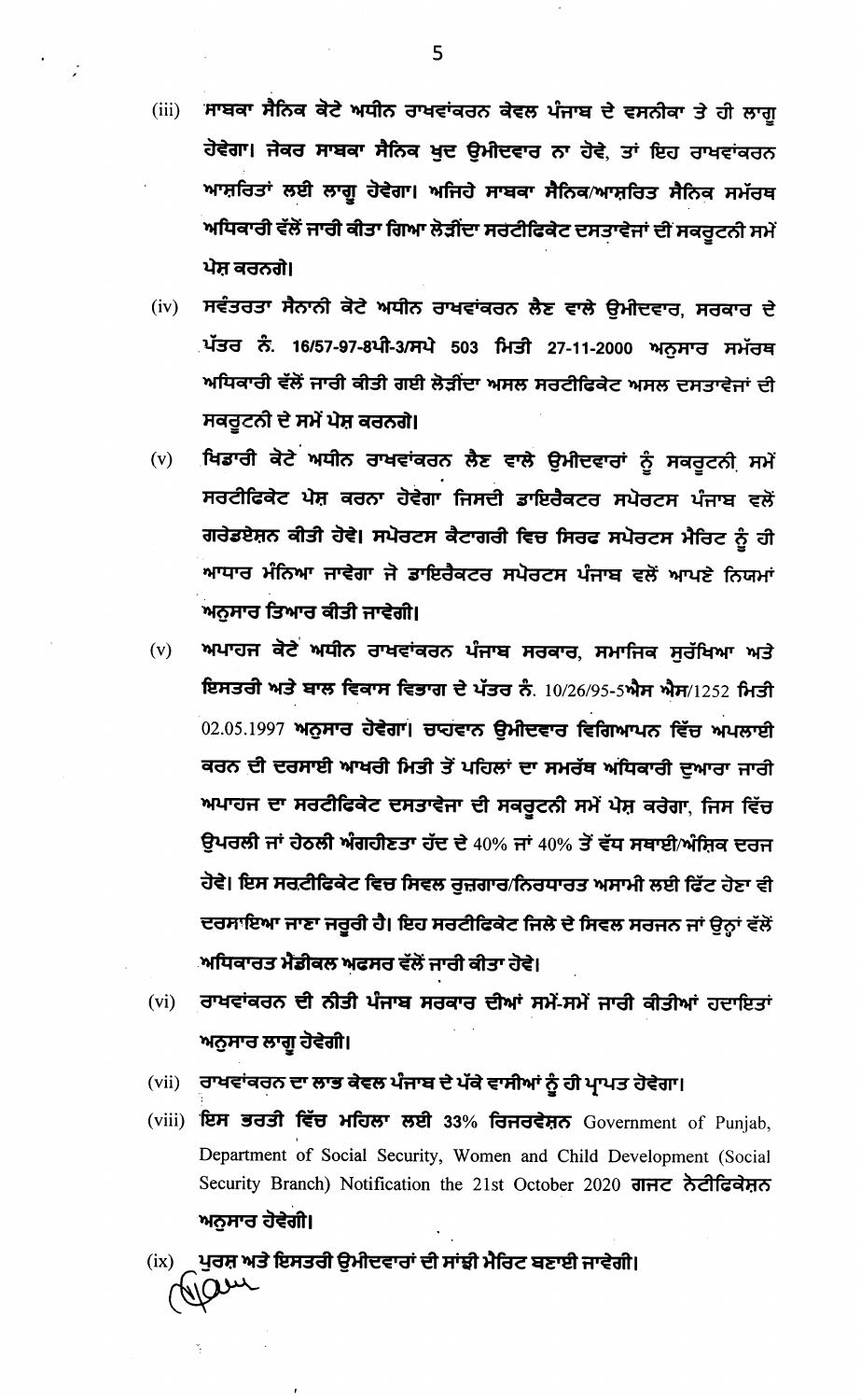- ਇਸ ਵਿਗਿਆਪਨ ਨੂੰ ਕਿਸੇ ਵੀ ਕਾਰਨ ਪੋਸਟਾ ਘੱਟਾਉਣ/ਵਧਾਉਣ ਜਾਂ ਰੱਦ ਕਰਨ ਦਾ  $(x)$ ਅਧਿਕਾਰ ਵਿਭਾਗ ਪਾਸ ਹੋਵੇਗਾ।
- ਆਨ**ਾਲਾਈਨ ਫਾਰਮ ਭਰਨ ਸਮੇਂ ਕਿਸੇ ਵੀ ਗਲਤੀ ਲਈ ਉ**ਮੀਦਵਾਰ ਆਪ ਜਿੰਮੇਵਾਰ  $(xi)$ ਹੋਵੇਗਾ। ਸਿੱਖਿਆ ਭਰਤੀ ਡਾਇਰੈਕਟੋਰੇਟ ਪੰਜਾਬ ਦੀ ਇਸ ਸਬੰਧੀ ਕੋਈ ਜਿੰਮੇਵਾਰੀ ਨਹੀਂ ਹੋਵੇਗੀ।
- (xii) ਆਨਲਾਈਨ ਅਪਲਾਈ ਕਰਨ ਸਮੇਂ ਉਮੀਦਵਾਰਾਂ ਨੂੰ ਸਾਈਬਰ ਕੈਫੇ ਅਟੈਂਡਟ ਦੀ ਮੱਦਦ ਲੈਣ ਸਮੇਂ ਆਪਣਾ ਫਾਰਮ ਆਪ ਭਰਨ ਦੀ ਸਲਾਹ ਦਿੱਤੀ ਜਾਂਦੀ ਹੈ। ਐਪਲੀਕੇਸਨ ਫਾਰਮ ਵਿੱਚ ਇੱਕ ਵਾਰ ਡਾਟਾ ਭਰਨ ਤੋਂ ਬਾਅਦ Approve ਕਰਨ ਤੋਂ ਬਾਅਦ ਉਸ ਵਿੱਚ ਕੋਈ ਤਬਦੀਲੀ ਕਰਨ ਦੀ ਆਗਿਆ ਨਹੀਂ ਦਿੱਤੀ ਜਾਵੇਗੀ ਅਤੇ ਨਾਂ ਹੀ ਕੋਈ ਹੋਰ ਮੈਕਾ ਦਿੱਤਾ ਜਾਵੇਗਾ। ਇਸ ਸਬੰਧੀ ਕਿਸੇ ਵੀ ਪ੍ਰਕਾਰ ਦੀ ਪ੍ਰਤੀ ਬੇਨਤੀ ਦਫਤਰ ਵੱਲੋਂ ਸਵੀਕਾਰ ਨਹੀਂ ਕੀਤੀ ਜਾਵੇਗੀ।
- (xiii) ਉਮੀਦਵਾਰ ਵੱਲੋਂ ਅਸਾਮੀ ਲਈ ਕੇਵਲ ਅਪਲਾਈ ਕਰਨ ਜਾਂ ਉਸ ਨੂੰ ਦਸਤਾਵੇਜਾਂ ਲਈ ਸਕਰੂਟਨੀ ਤੇ ਬੁਲਾਏ ਜਾਣ ਨਾਲ ਹੀ ਕੋਈ ਨਿਯੁਕਤੀ ਦਾ ਅਧਿਕਾਰ ਨਹੀਂ ਹਵੇਗਾ।
- (xiv) ਇਸ ਭਰਤੀ ਸਬੰਧੀ ਸਿੱਖਿਆ ਭਰਤੀ ਡਾਇਰੈਕਟੋਰੇਟ ਪੰਜਾਬ ਵੱਲੋਂ ਲਿਆ ਗਿਆ ਫੈਸਲਾ ਅੰਤਿਮ ਅਤੇ ਸਭ ਤੇ ਲਾਗੂ ਹੋਵੇਗਾ।
- ਉਮੀਦਵਾਰ ਵੱਲੋਂ ਆਪਣਾ ਮੋਬਾਇਲ ਨੰਬਰ, ਈ-ਮੇਲ ਪਤਾ, ਆਪਣਾ ਬੈਂਕ ਖਾਤਾ ਨੰਬਰ, ਬੈਂਕ  $\left( xy\right)$ ਦਾ IFSC, ਬ੍ਰਾਂਚ ਦਾ ਨਾਮ ਆਦਿ ਆਨ-ਲਾਈਨ ਅਪਲਾਈ ਕਰਨ ਸਮੇਂ ਫਾਰਮ ਵਿੱਚ ਤਰਿਆ ਜਾਵੇ।
- (xvi) ਪੰਜਾਬ ਦੇ ਵਸਨੀਕ ਵਿਕਲਾਂਗ ਉਮੀਦਵਾਰਾਂ ਵੱਲੋਂ ਉਪਰੋਕਤ ਅਨੁਸਾਰ ਉਹੀ ਫੀਸ ਜਮ੍ਹਾਂ ਕਰਵਾਈ ਜਾਵੇਗੀ, ਜਿਸ ਵਰਗ/ਸ੍ਰੇਣੀ ਨਾਲ ਸਬੰਧਤ ਰੱਖਦੇ ਹਨ। ਦਸਤਾਵੇਜਾਂ ਦੀ ਸਕਰੂਟਨੀ ਸਮੇਂ ਕੈਟਾਗਰੀ ਨਾਲ ਸਬੰਧਤ ਸਰਟੀਫਿਕੇਟ ਪੇਸ਼ ਕਰਨਾ ਲਾਜਮੀ ਹੋਵੇਗਾ।
- (xvii) ਉਮੀਦਵਾਰ ਨੂੰ ਇਹ ਸਲਾਹ ਦਿੱਤੀ ਜਾਂਦੀ ਹੈ ਕਿ ਉਹ ਭਰਤੀ ਸਬੰਧੀ/ਬਾਨਾਂ ਚੰਗੀ ਤਰ੍ਹਾਂ ਨਾਲ ਪੜ੍ਹਨ ਉਪਰੰਤ ਆਪ ਖੁੱਦ ਅਪਲਾਈ ਕਰੇ ਅਤੇ ਉਨ੍ਹਾਂ ਨੂੰ ਇਹ ਵੀ ਸਲਾਹ ਦਿੱਤੀ ਜਾਂਦੀ ਹੈ ਕਿ ਉਹ ਇਸ ਭਰਤੀ ਸਬੰਧੀ  $\rm L$ atest  $\rm U$ pdates ਦੀ ਜਾਣਕਾਰੀ ਲਈ ਵਿਭਾਗ ਦੀ ਵੈਬਸਾਈਟ www.educationrecruitmentboard.comਤੇ ਸਮੇਂ-2 ਚੈੱਕ ਕਰਦੇ ਰਹਿਣ। ਉਮੀਦਵਾਰਾਂ ਨੂੰ ਕਿਸੇ ਕਿਸਮ ਦੀ ਜਾਣਕਾਰੀ ਵਿਭਾਗ ਦੀ ਵੈਸਬਾਈਟ ਤੇ ਉਪਲੱਬਧ ਕਰਵਾਈ ਜਾਇਆ ਕਰੇਗੀ। ਕਿਸੇ ਵੀ ਕਿਸਮ ਦੀ ਕੋਈ ਜਾਣਕਾਰੀ "ਪਬਲਿਕ ਨੇਟਿਸ"/ਹੋਰ ਜਾਣਕਾਰੀ ਅਖਬਾਰਾਂ ਵਿੱਚ ਪ੍ਰਕਾਸਿਤ ਨਹੀਂ ਕਰਵਾਇਆ ਜਾਵੇਗਾ।

(xviii) ਸਰਕਾਰ ਵਲੋਂ ਜਾਰੀ ਨੇਟੀਫਿਕੇਸ਼ਨ ਨੰ. 11/9402-P P2/650 ਮਿਤੀ 12.01.2004 ਅਨੁਸਾਰ ਸਬੰਧਤ ਉਮੀਦਵਾਰ ਤੇ ਨਿਊ ਕੰਟਰੀਬਿਊਟਰੀ ਪੈਨਸ਼ਨ ਸਕੀਮ ਲਾਗੂ ਹੋਵੇਗੀ।

 $(xix)$  ਕੇਵਲ ਉਹ ਹੀ ਸਰਕਾਰੀ ਕਰਮਚਾਰੀ ਨਿਯੁਕਤੀ ਲਈ ਯੋਗ ਹੋਣਗੇ, ਜਿਹਨਾਂ ਸਬੰਧੀ ਵਿਭਾਗ ਦੇ ਮੁਖੀ ਦੁਆਰਾ ਇਹ ਤਸਦੀਕ ਕੀਤਾ ਜਾਵੇਗਾ ਕਿ ਉਹਨਾਂ ਵਿਰੁੱਧ ਕੋਈ ਅਨੁਸ਼ਾਸਨੀ ਕਾਰਵਾਈ ਵਿਚਾਰ ਅਧੀਨ ਨਹੀ ਹੈ ਜਾਂ ਉਹ ਪੰਜਾਬ ਸਰਕਾਰ ਸਿਵਲ

6

 $\cdot$